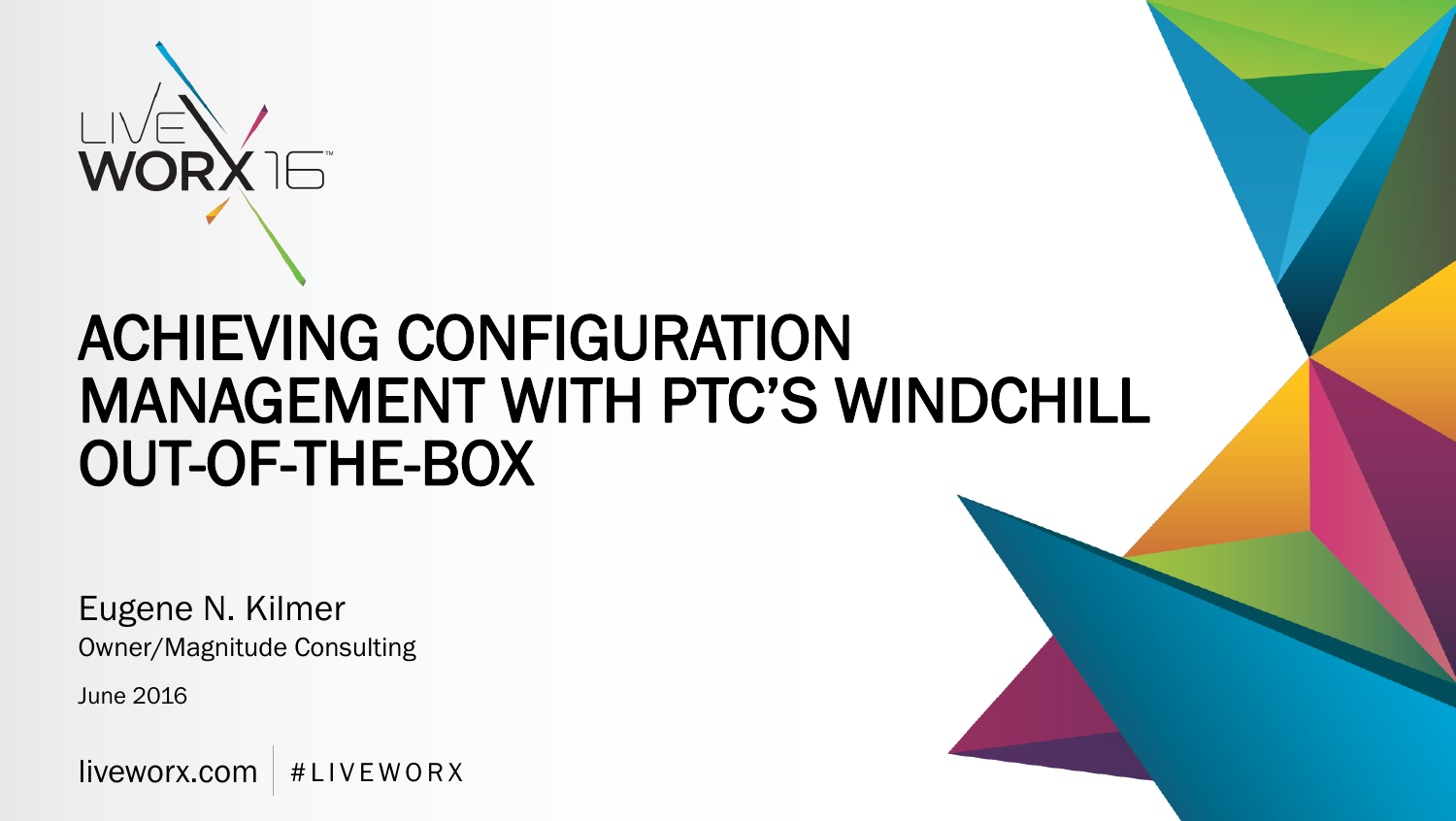

- $\Box$  Introduction
	- Who am I?
	- Who are you?
- **Q** What is configuration management? – Why use PTC Windchill for it?
- $\Box$  What are the necessary ingredients for configuration management?

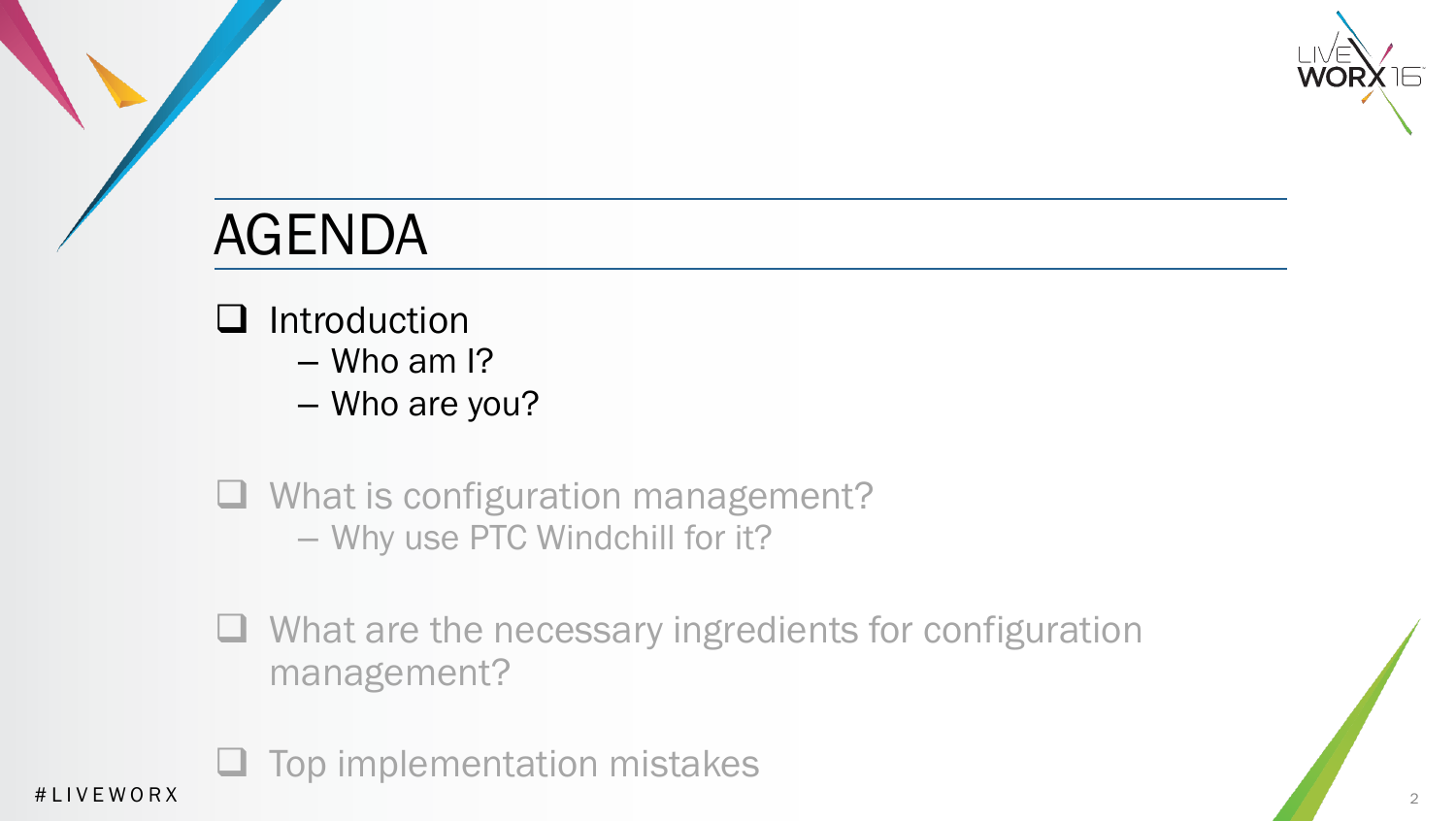

WHO AM I?

- [Kilmer.gene@comcast.net](mailto:Kilmer.gene@comcast.net)
- Fifteen year veteran of CAD and product data management
- Contractor and consultant
- I've been around the block with managers, designers, engineers, and manufacturers

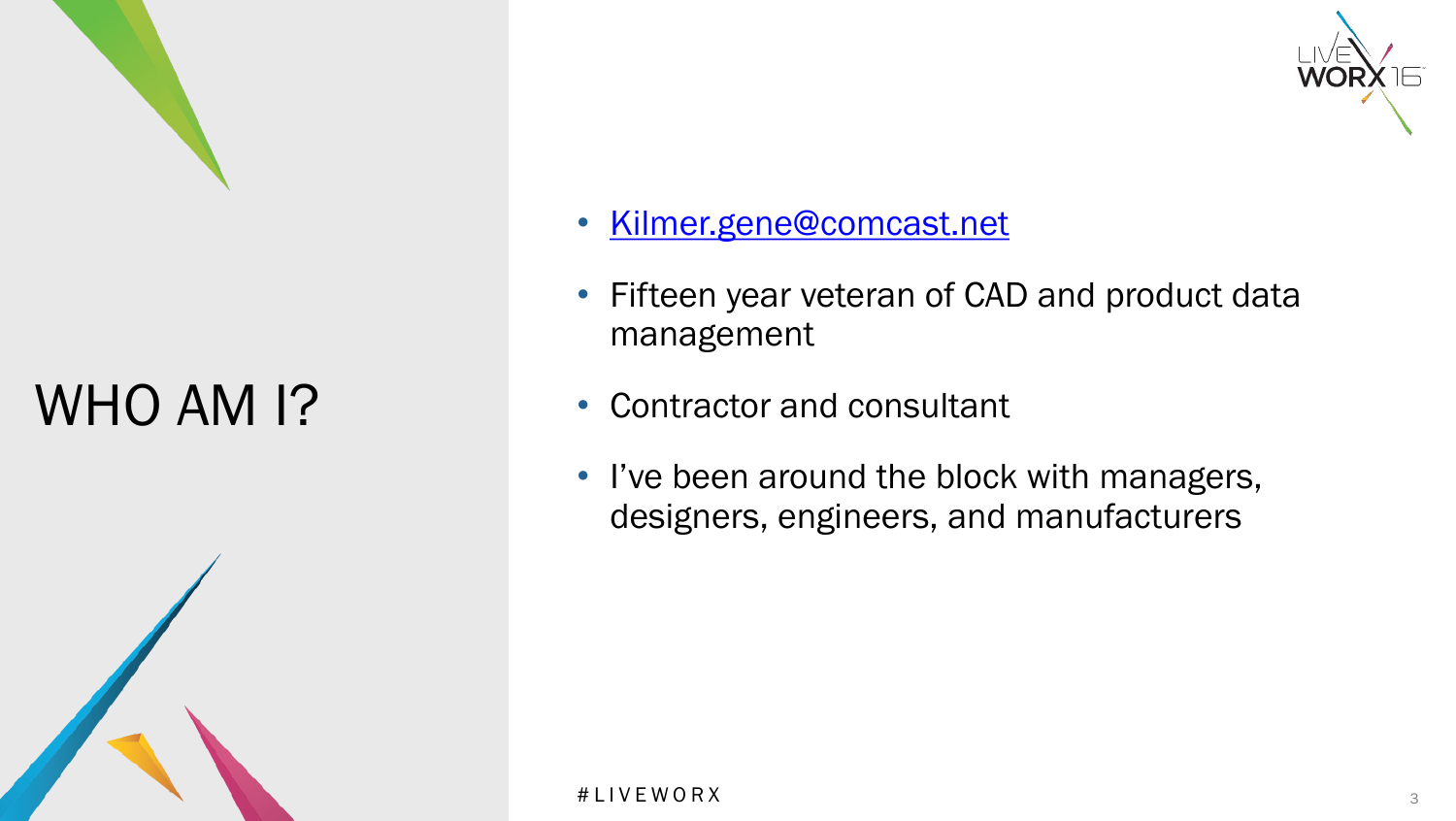

# WHO ARE YOU?





- Employees of companies looking to implement a product data management system
- Employees of companies who have unsatisfactory PTC Windchill implementations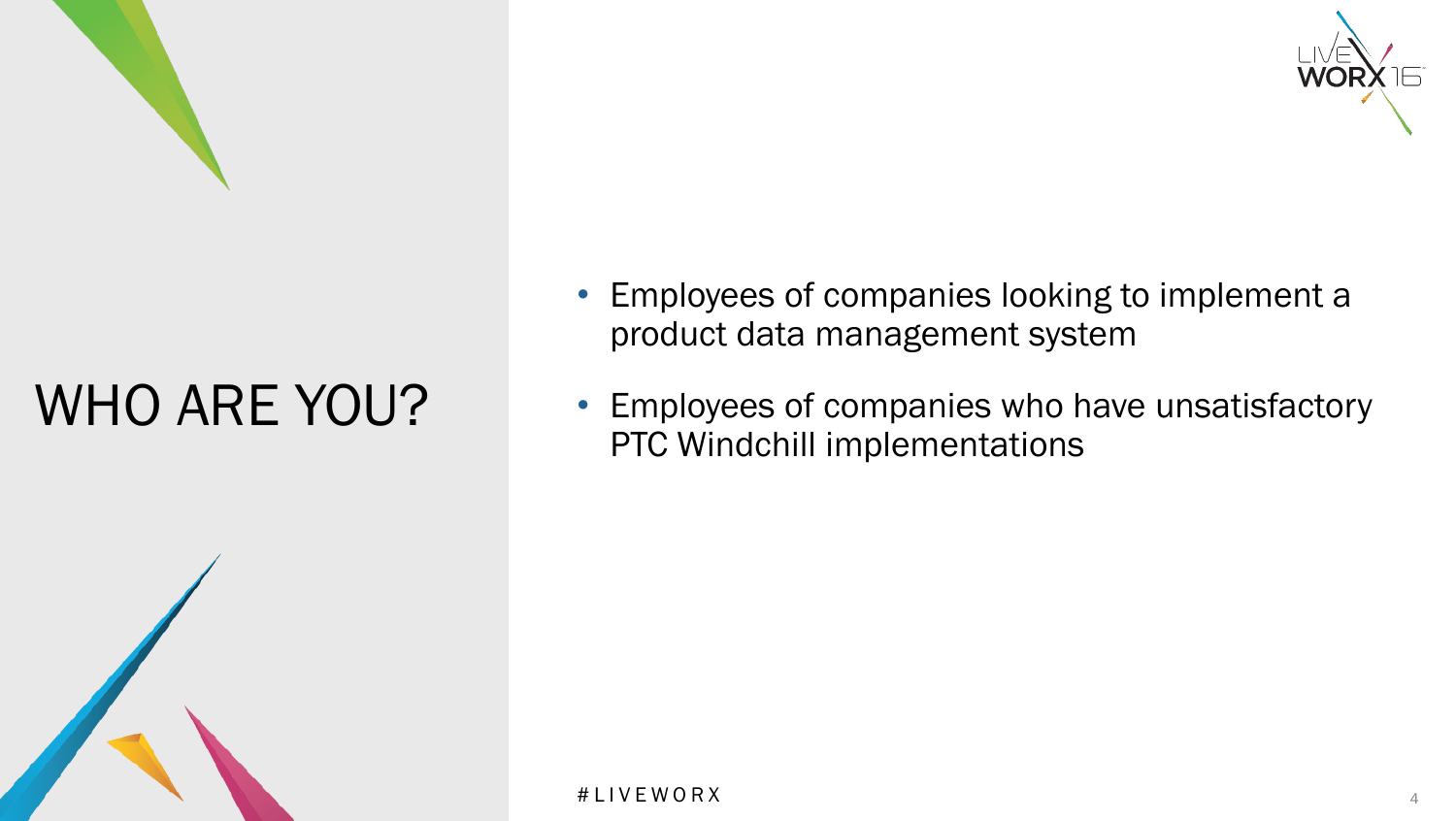

- Introduction
	- Who am I?
	- Who are you?
- □ What is configuration management? – Why use PTC Windchill for it?
- $\Box$  What are the necessary ingredients for configuration management?

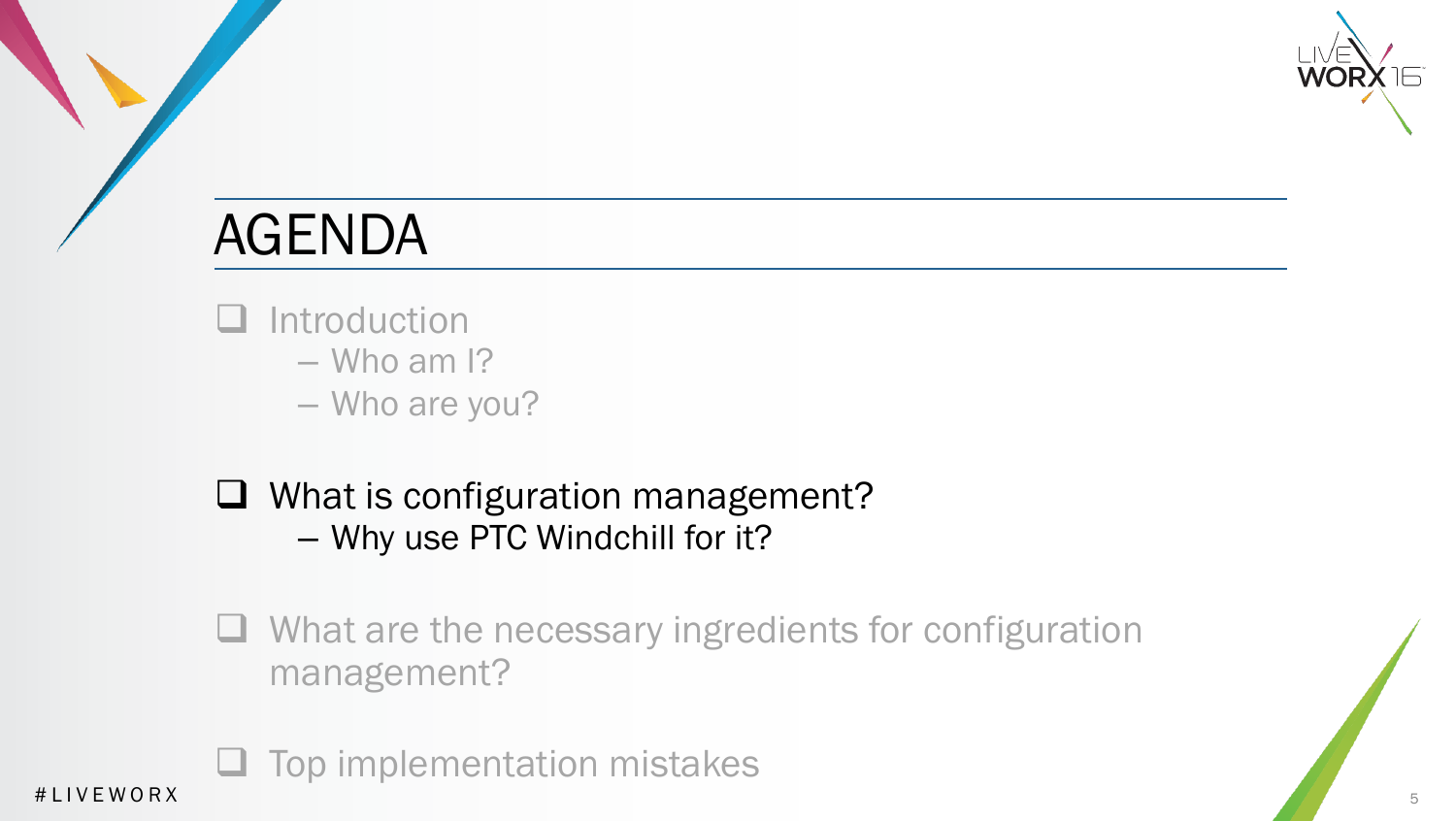



#### WHAT IS **CONFIGURATION** MANAGEMENT?



- Configuration management is maintaining a record of the product definition documents of a serialized instance of a product design
	- A serialized instance of the drawing of a widget is a widget itself, engraved with a unique serial number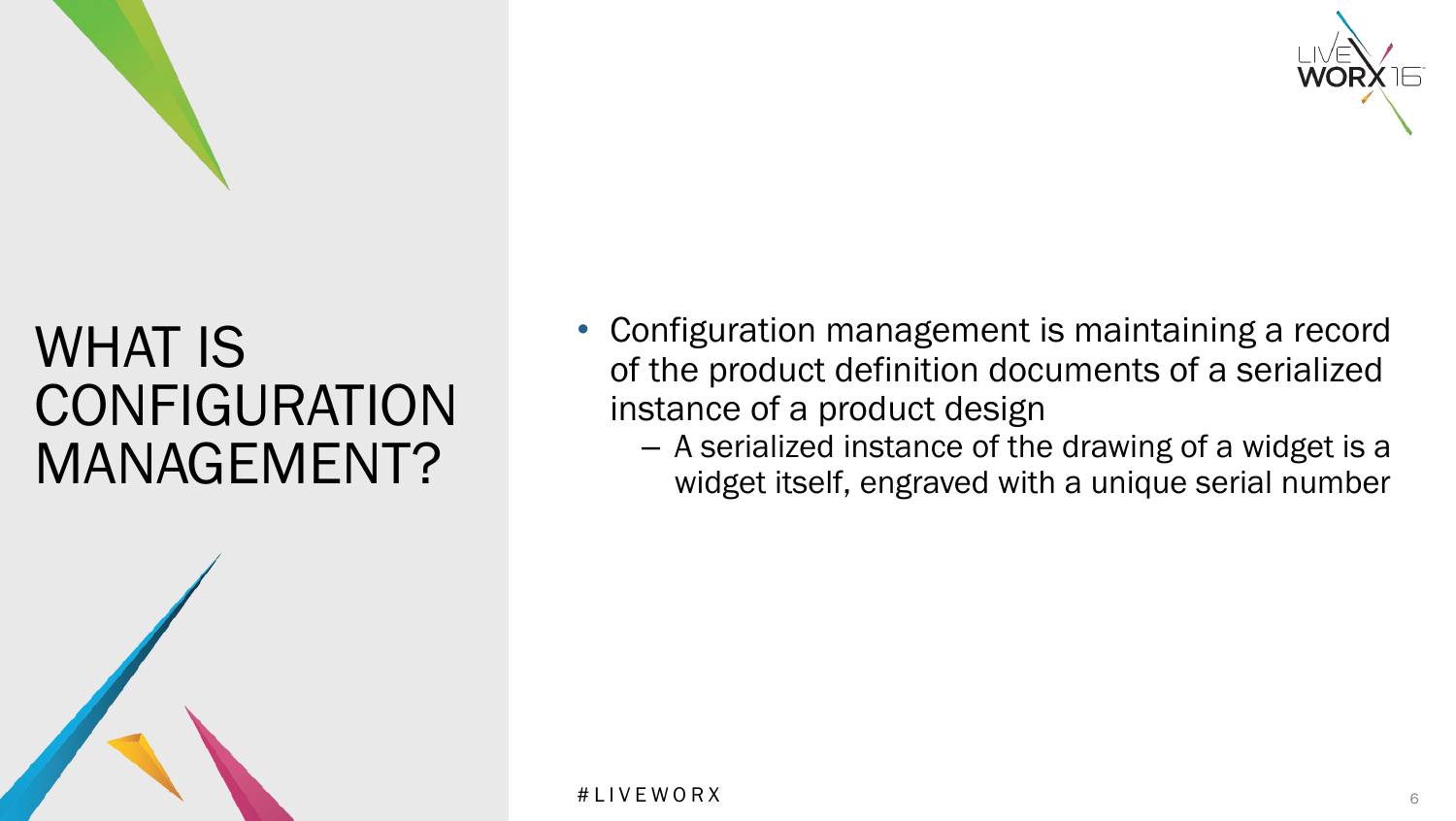### WHY PTC WINDCHILL?





- It is able to form and maintain traceable links between serialized instances of designs and the product definition documents of those designs called configurations
	- Product definition documents are frequently models and drawings, but often include other engineering documents
	- PTC Windchill is capable of configuration management starting with release nine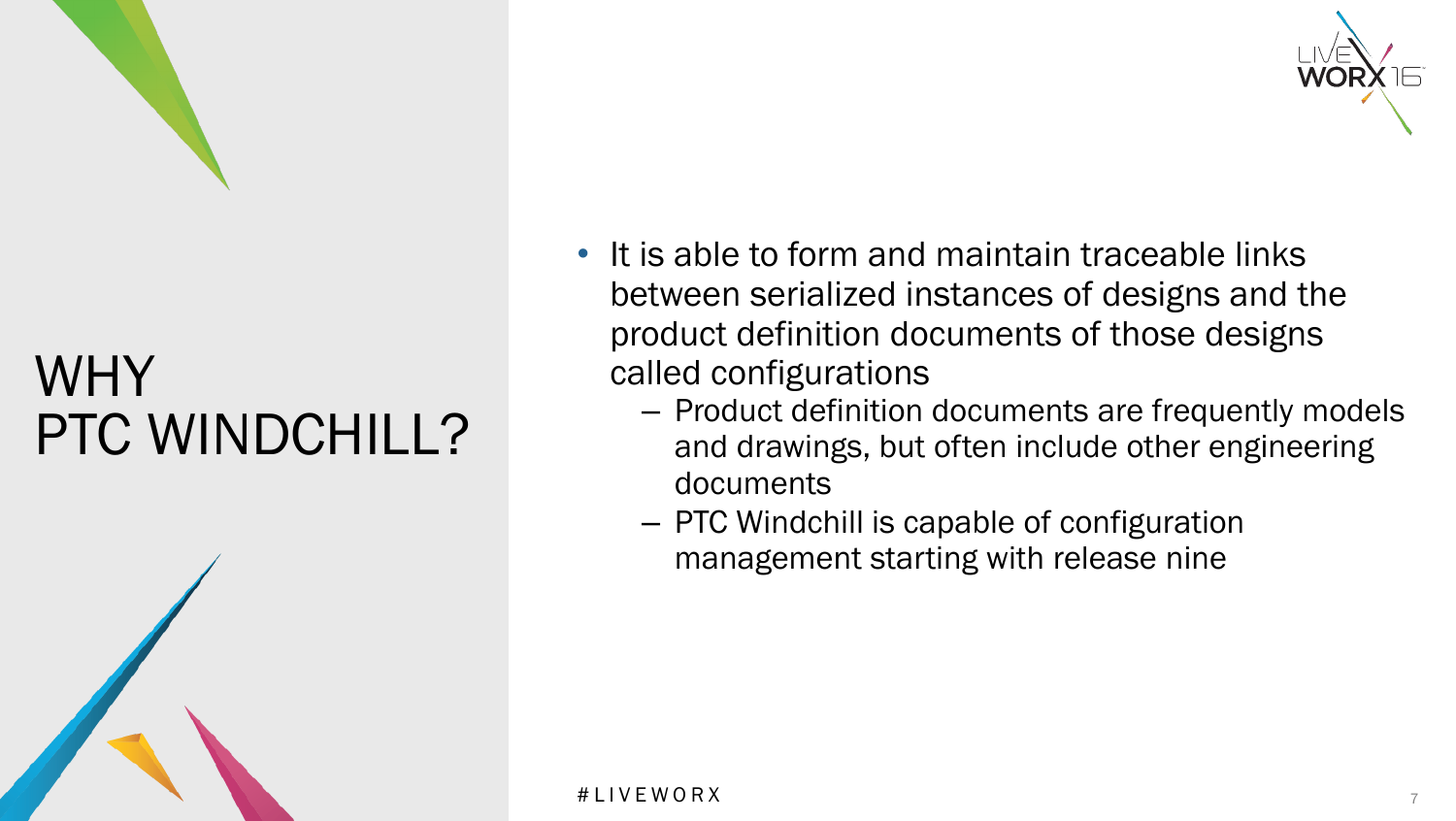

- Introduction
	- Who am I?
	- Who are you?
- **Q** What is configuration management? – Why use PTC Windchill for it?
- $\Box$  What are the necessary ingredients for configuration management?

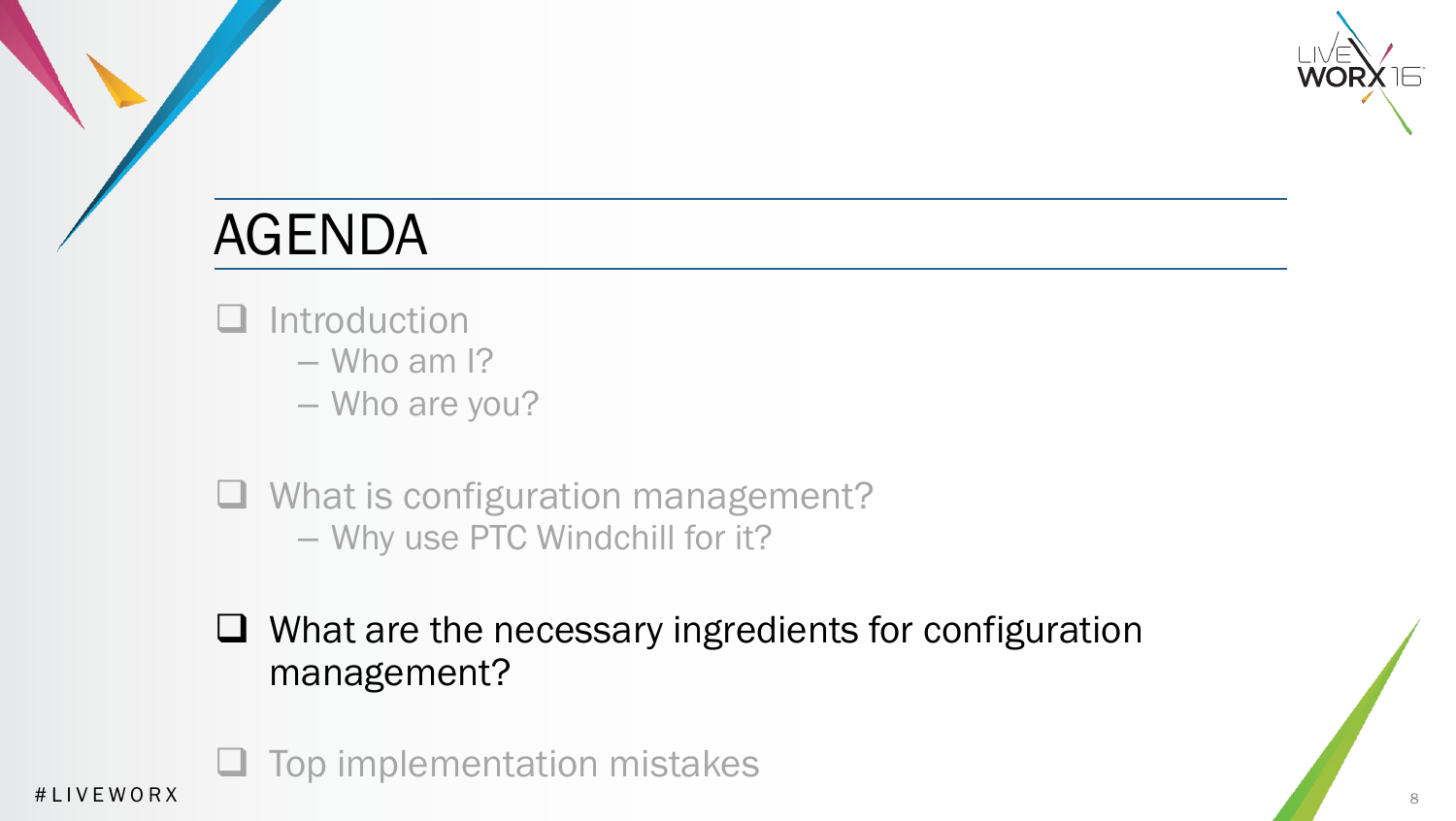Product definition documents Product data management Change control Product structures View versions **Configurations** Serial numbers

# **CONFIGURATION** MANAGEMENT INGREDIENTS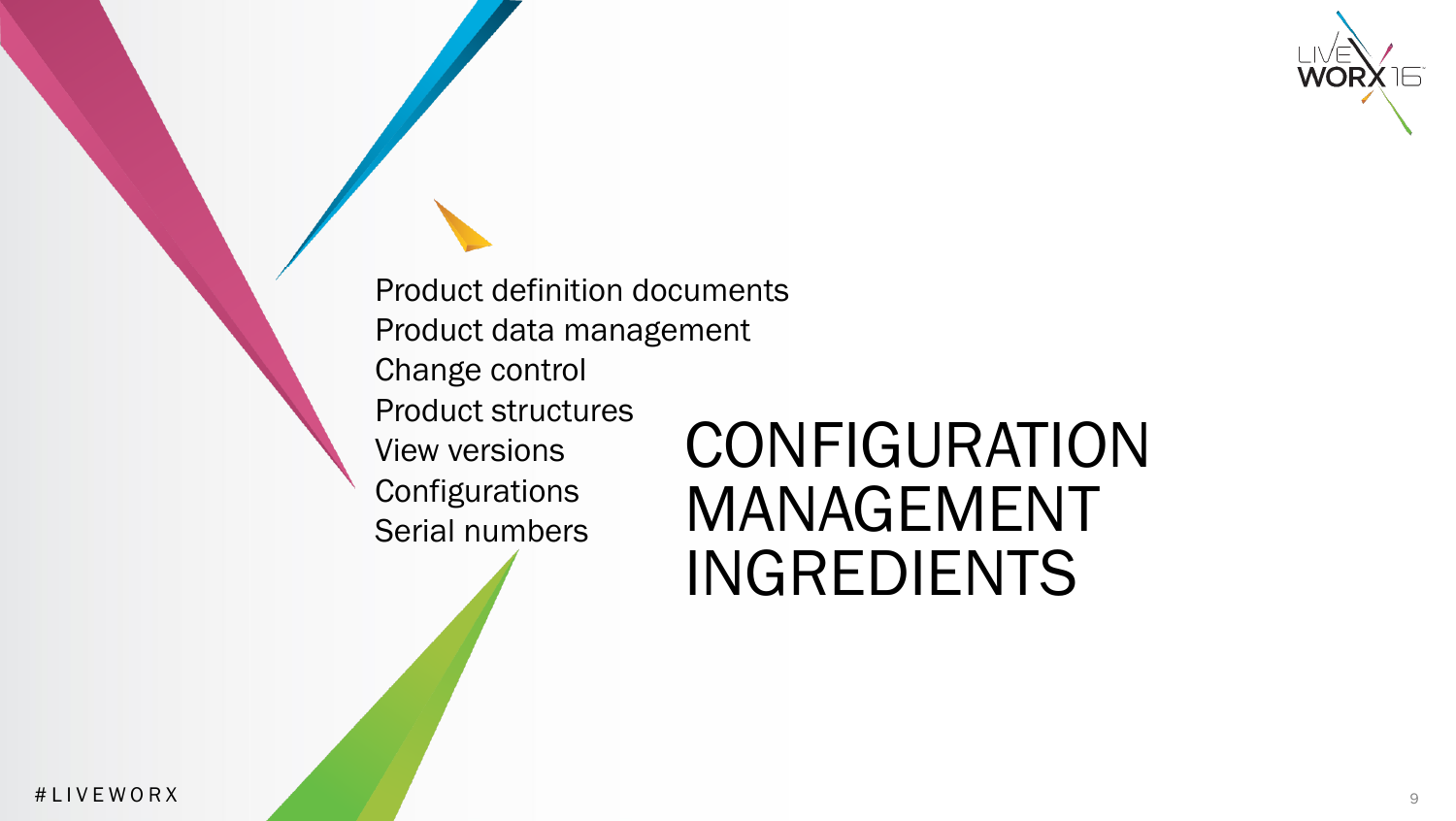



#### PRODUCT DEFINITION DOCUMENTS



- Requirements documents
- Design documents
- Post-manufacture documents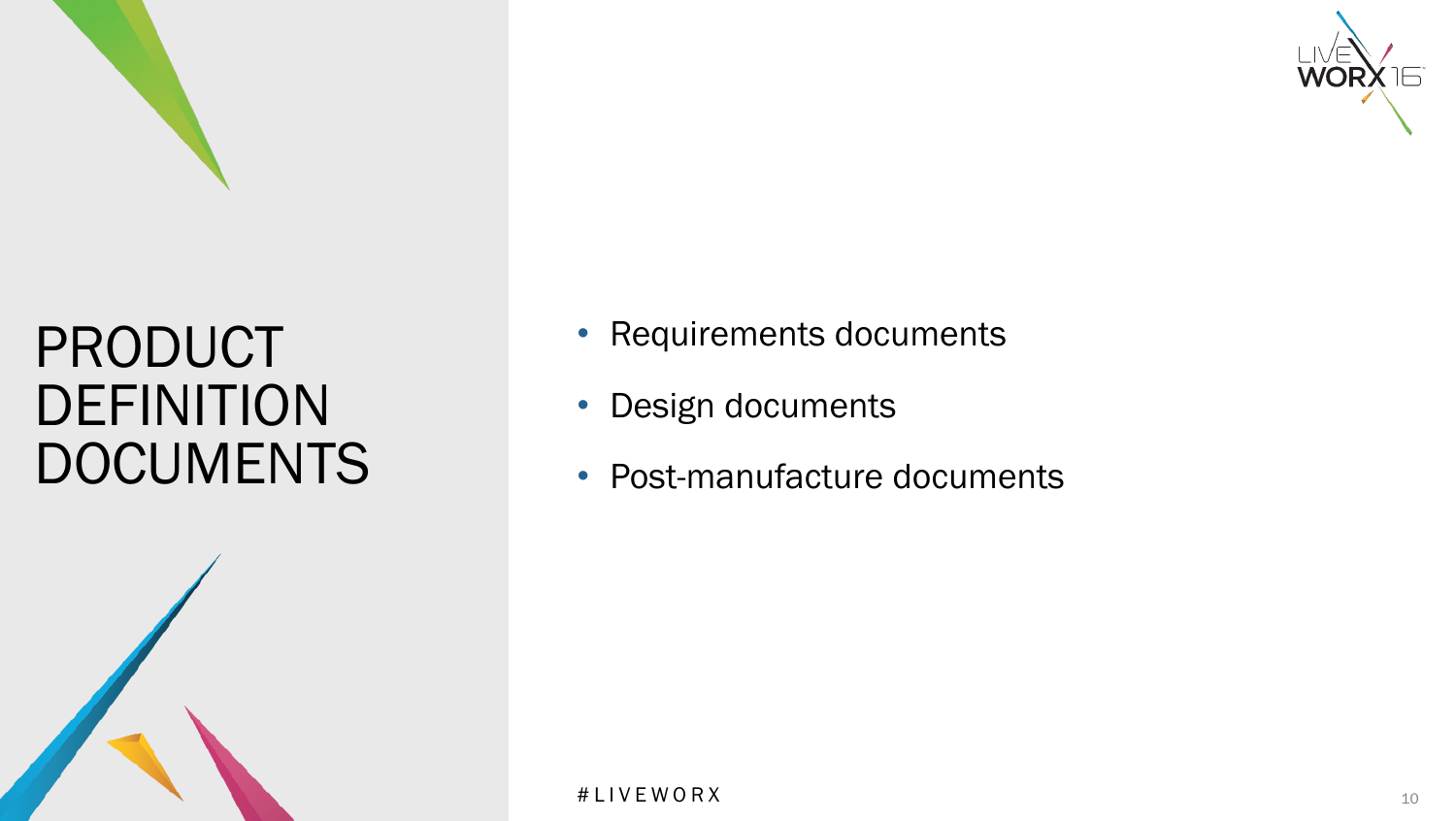



#### PRODUCT DATA MANAGEMENT



- Basic document control
- Access control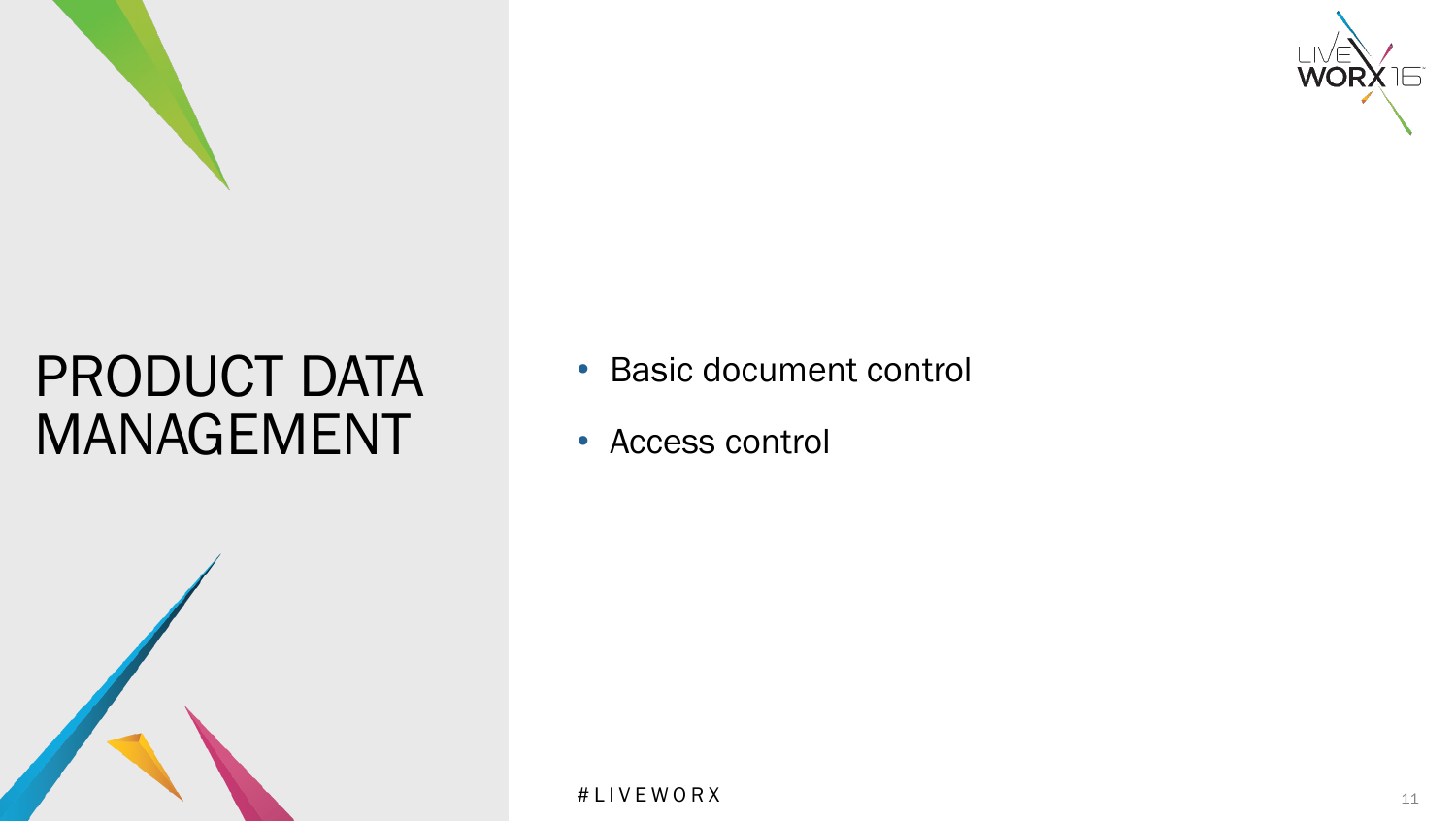



## CHANGE **CONTROL**



- Problem reports
- Change requests
- Change notices
- Audits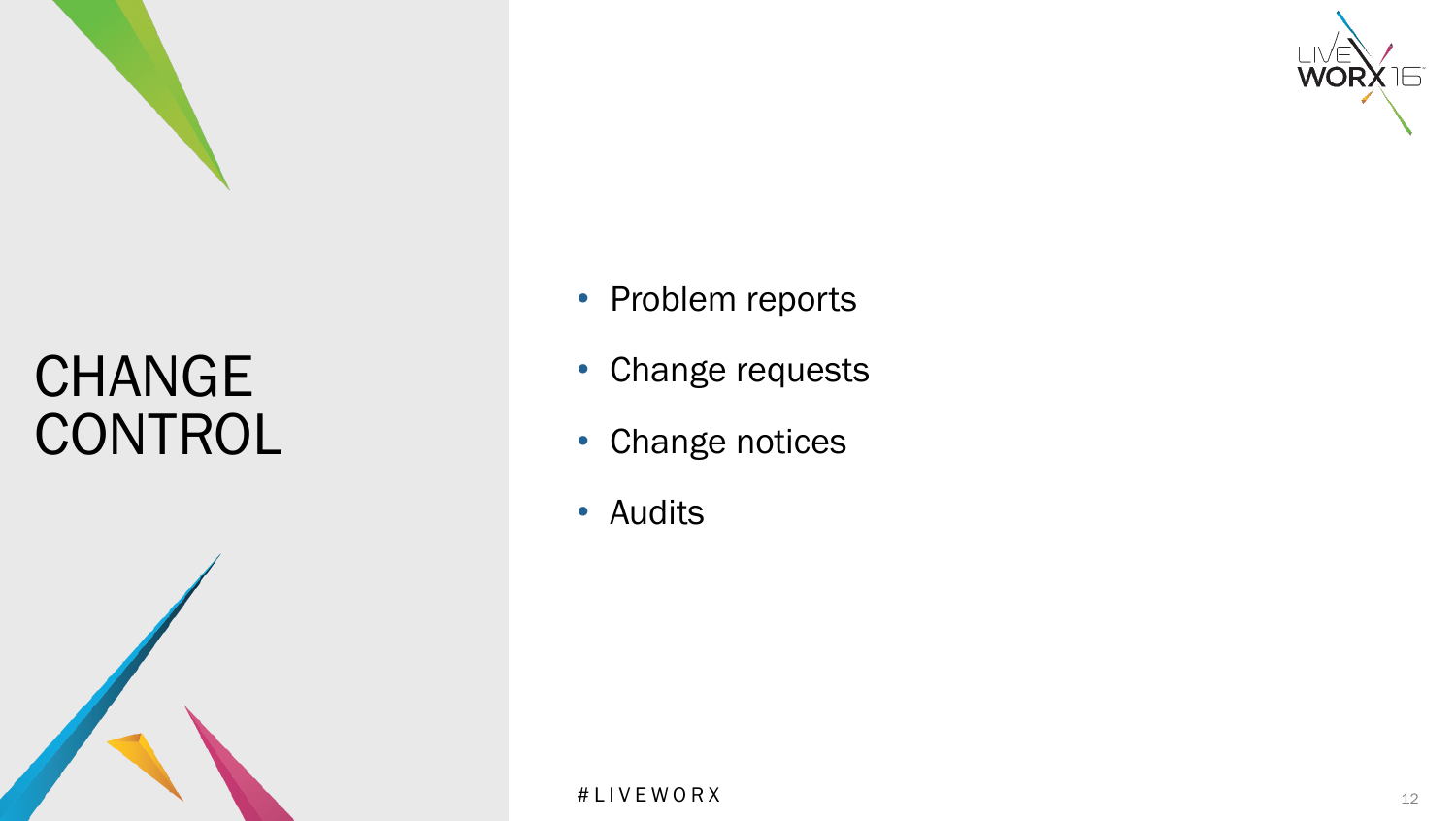



- Design
- Manufacturing
- Documents

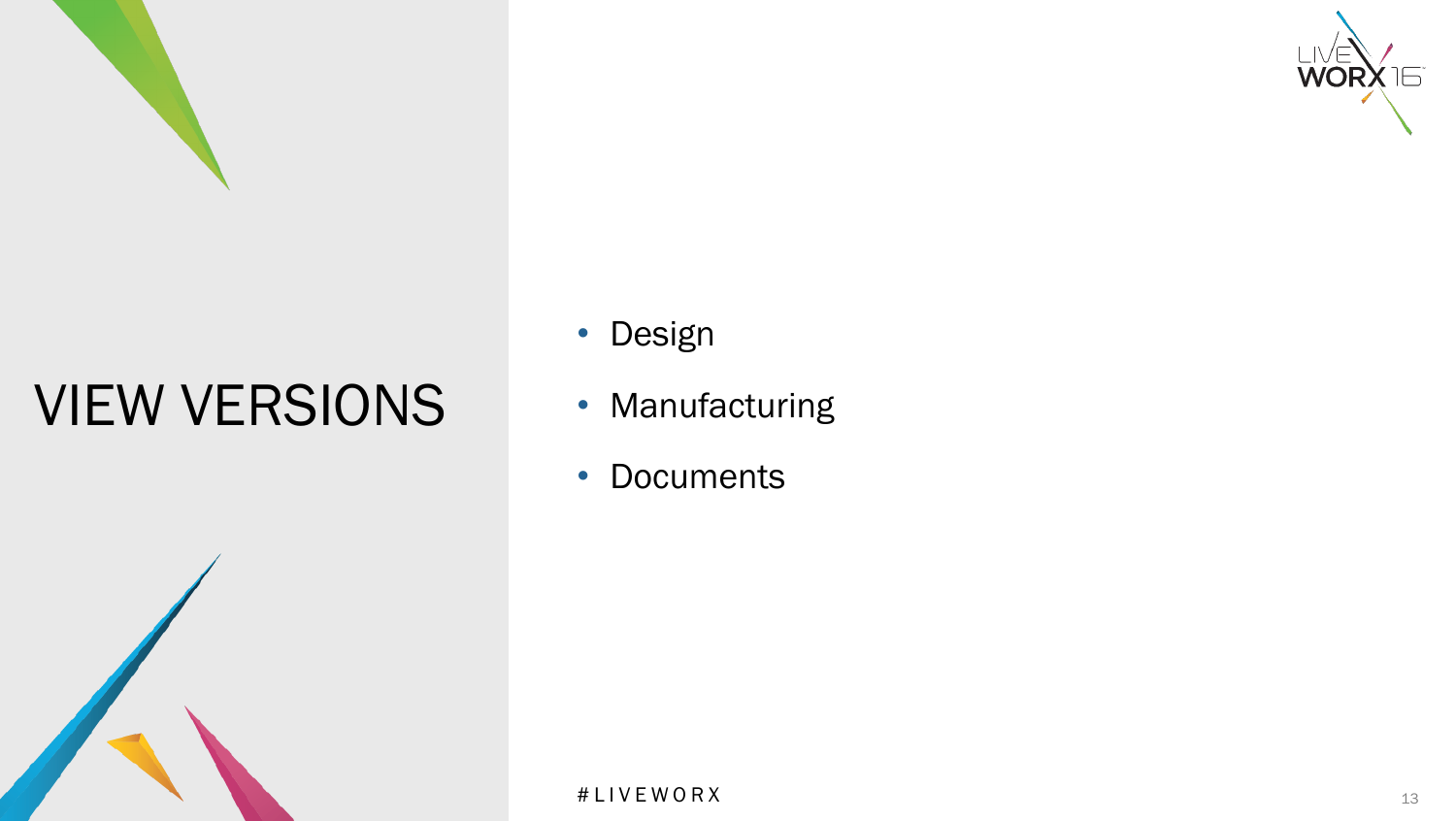



### PRODUCT **STRUCTURES**



• WTParts

- Associated documents
	- Referenced documents
	- Describing documents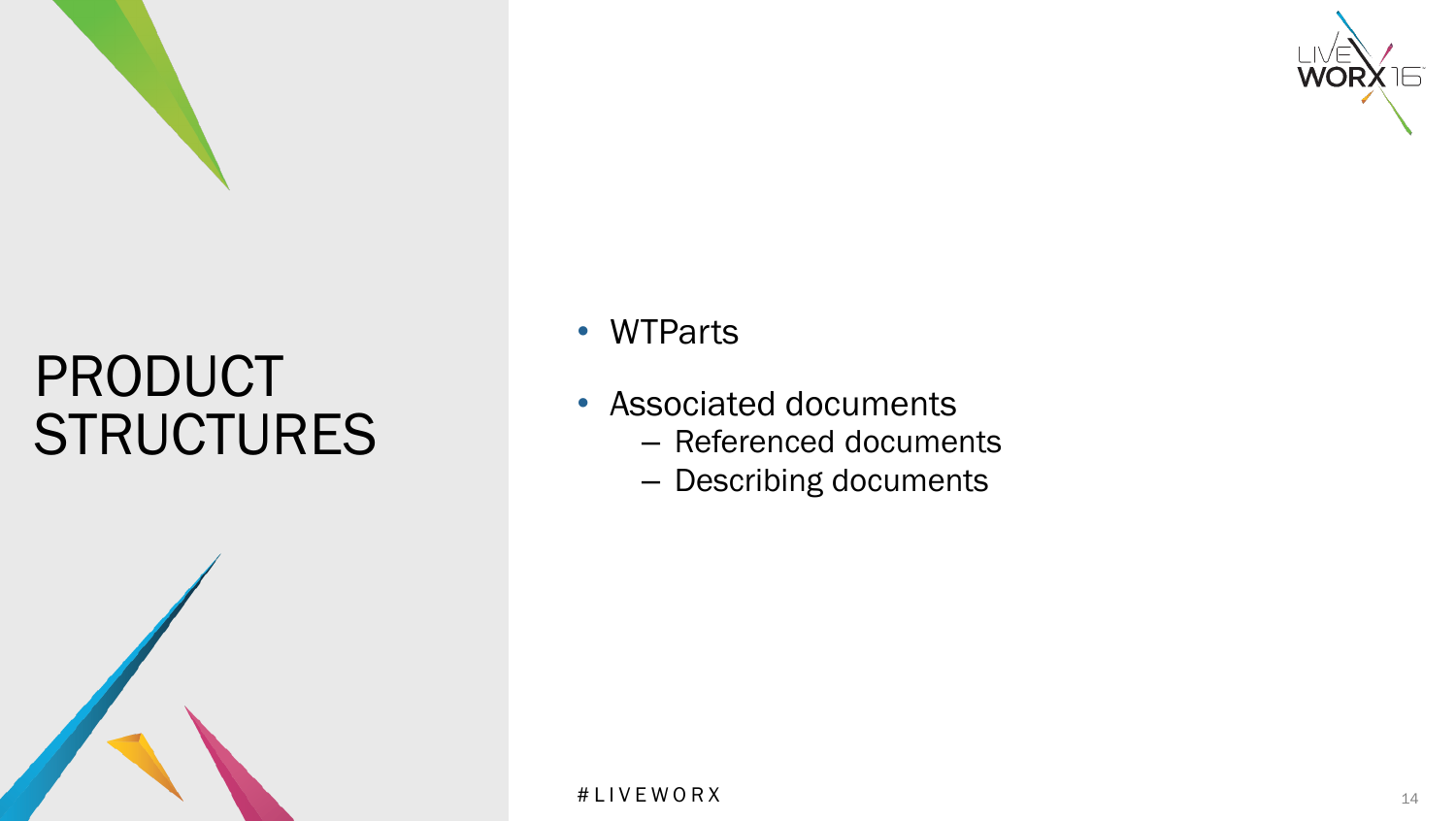



# CONFIGURATIONS



- Created for all traced components
- Created from most junior view version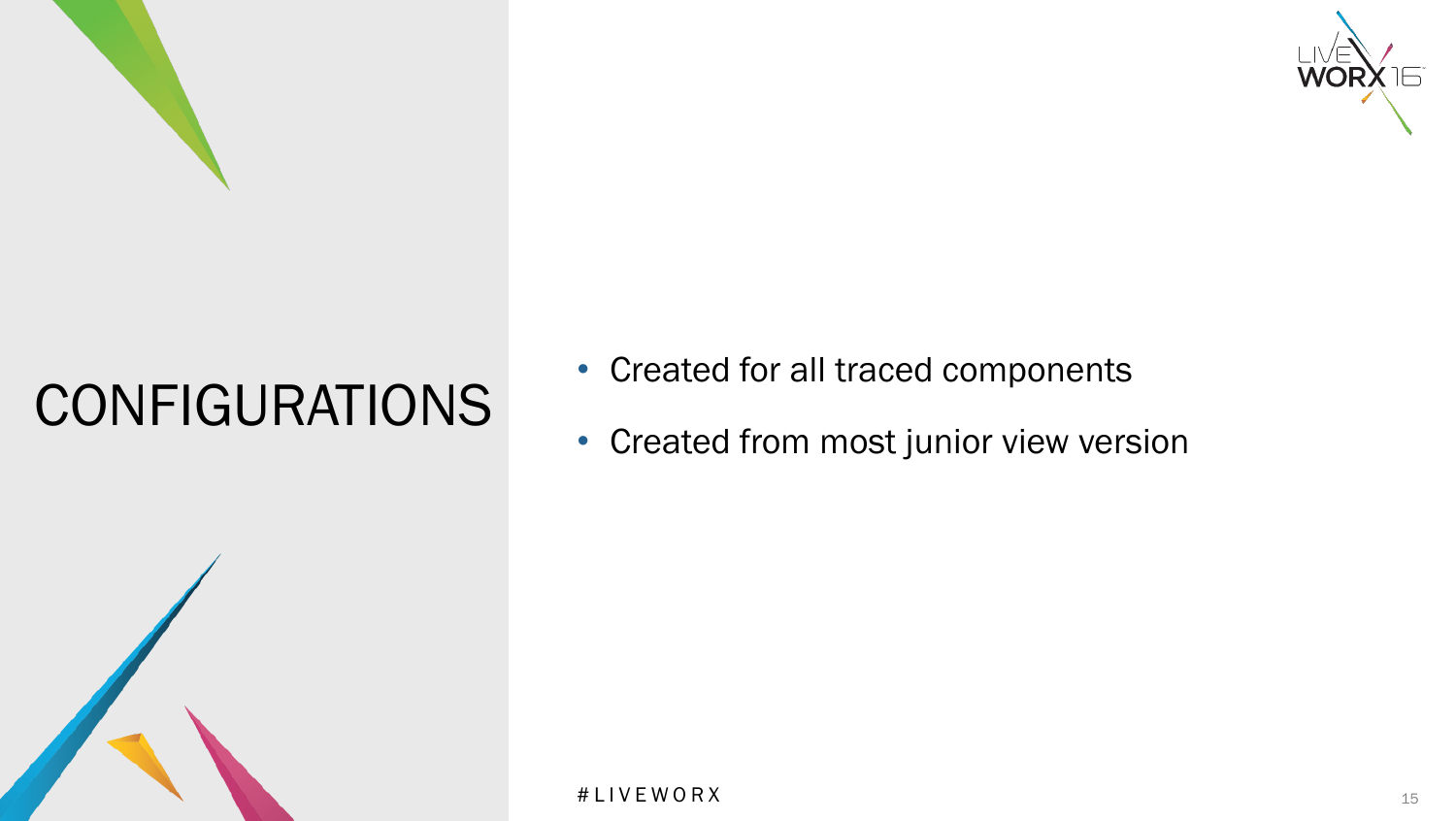



#### SERIAL NUMBERS



- Unique
- Spun off configurations
- Allocated from the bottom up
- Carrying post-manufacture documents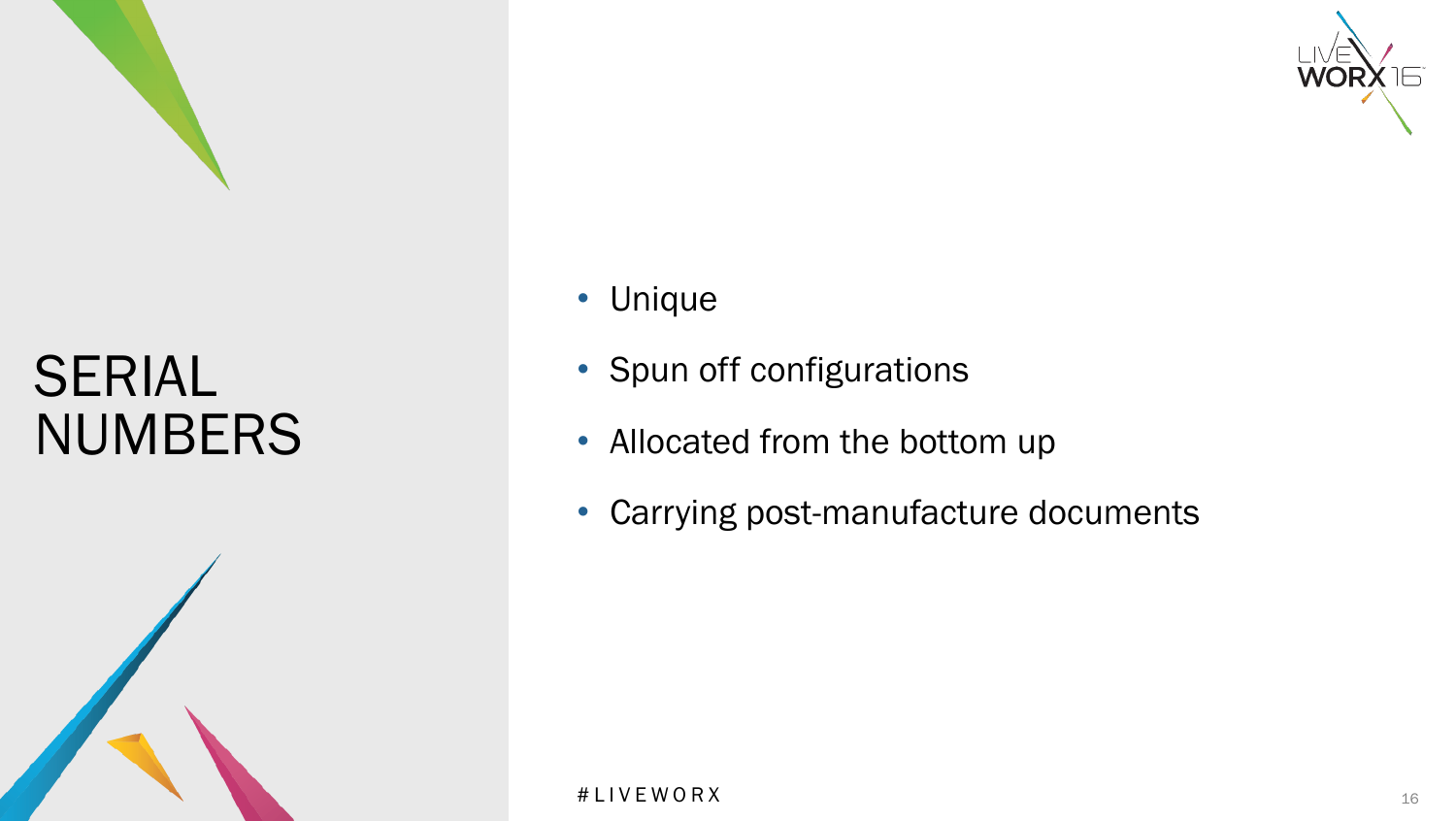

- **Introduction** 
	- Who am I?
	- Who are you?
- **Q** What is configuration management? – Why use PTC Windchill for it?
- $\Box$  What are the necessary ingredients for configuration management?

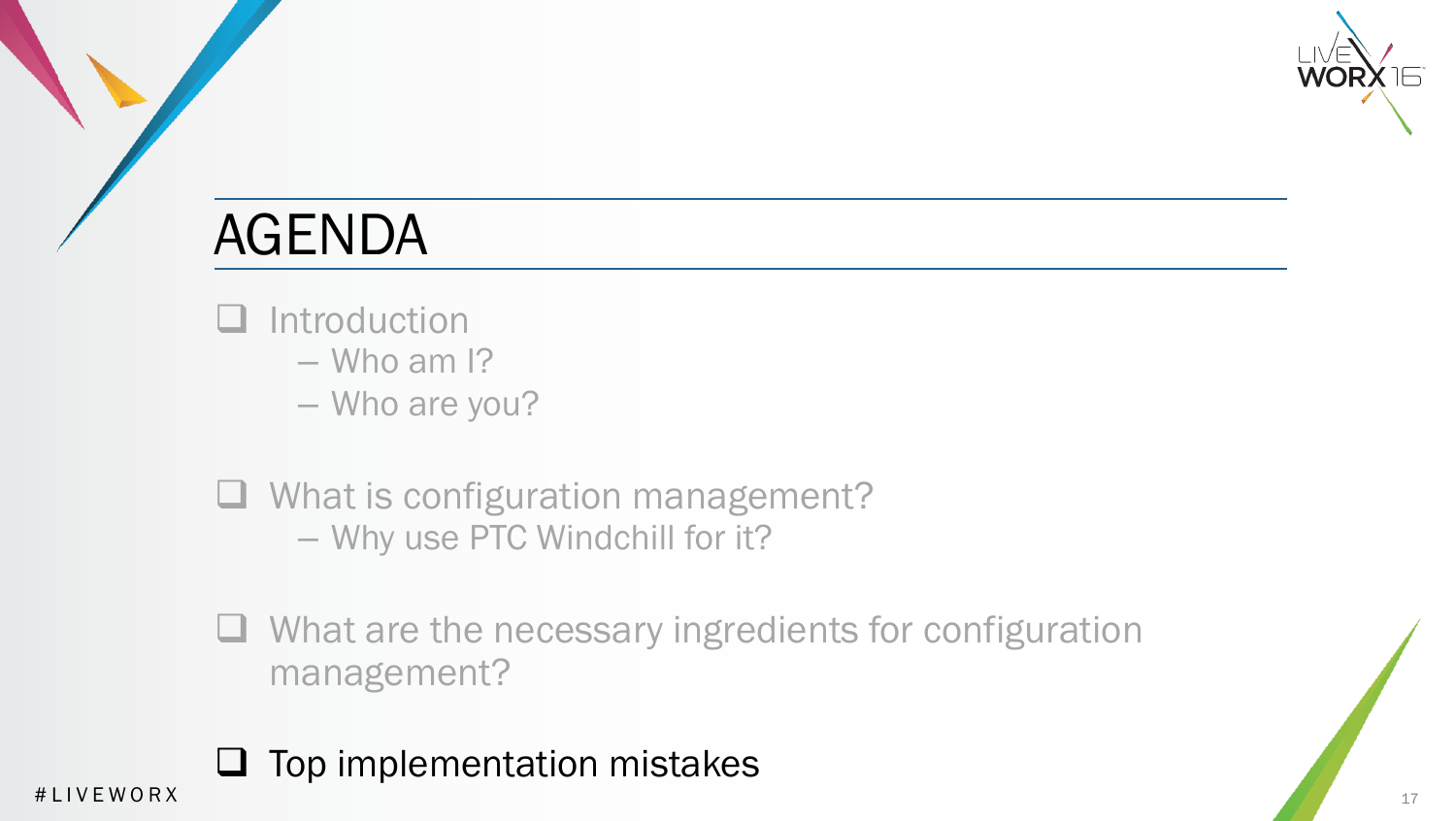





- Subtyping EPMDocuments
- Hidden states
- Rejecting problem reports
- Permissions based upon roles
- Rejecting projects
- Using Set State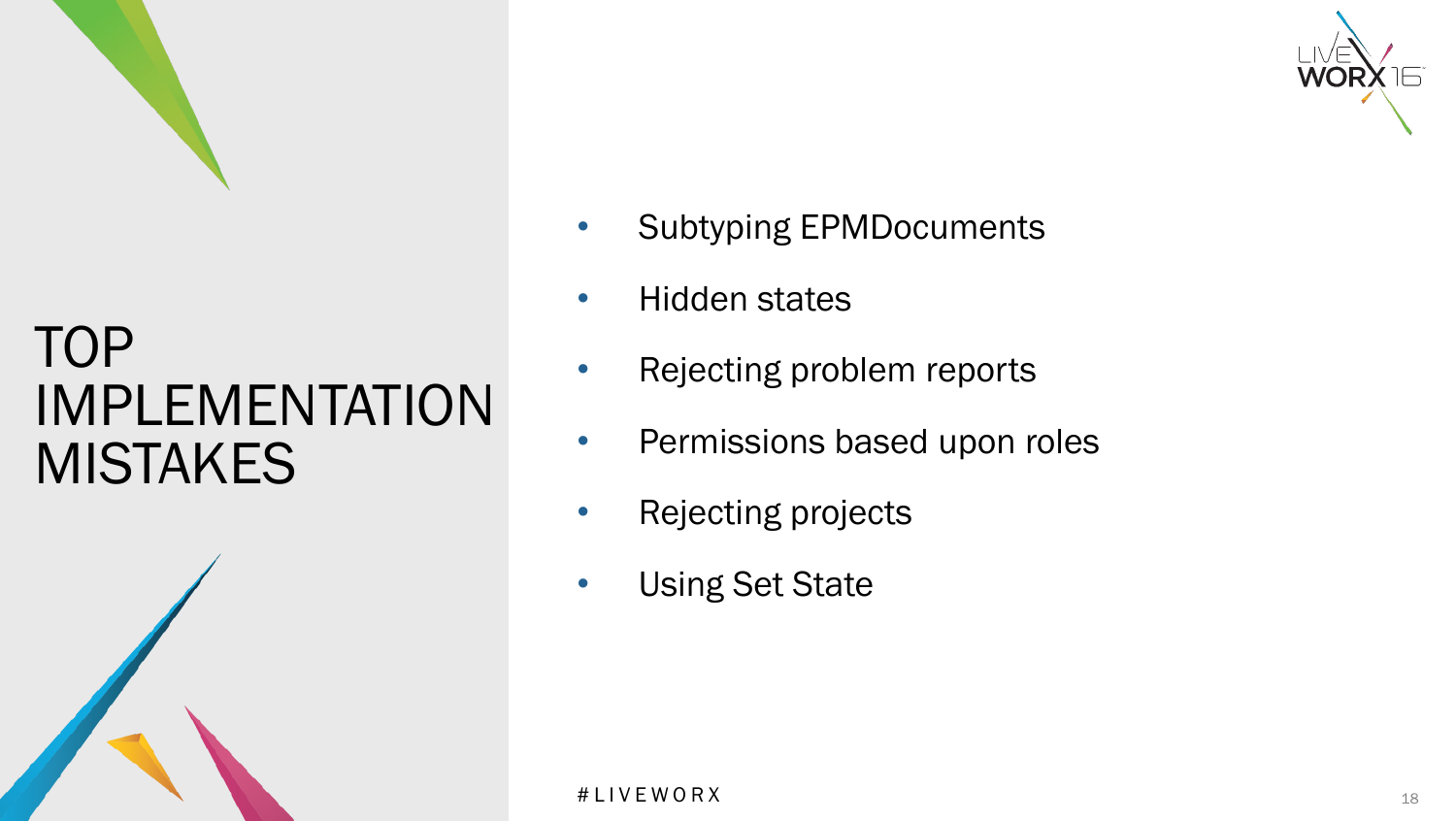





- Modifying the out-of-the-box change process
- Rejecting describing documents
- Rejecting view versions
- Rejecting configurations
- Not gaining acceptance
- Using Revise